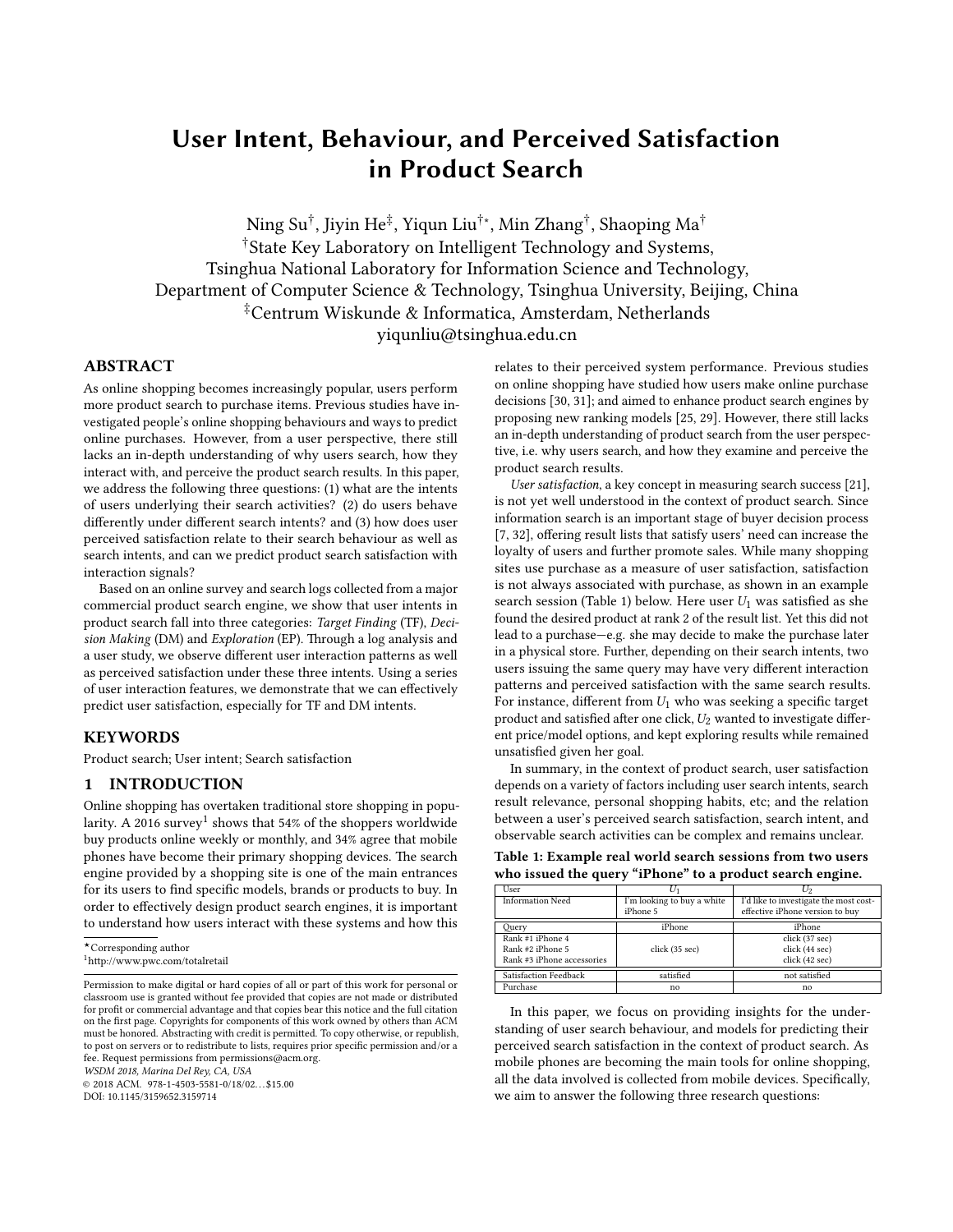RQ1. What are the intents underlying user search activities?

- RQ2. Do users behave differently under different search intents and if so, how?
- RQ3. a. How does user satisfaction relate to their search behaviour and search intents? and b. Can we predict product search satisfaction with interaction signals?

With RQ1 we aim at identifying different types of user intents during product search. Based on the coding of an online survey, we propose to categorise user intents into three categories: Target Finding (TF), Decision Making (DM) and Exploration (EP) (discussed in Section [3\)](#page-2-0). The proposed taxonomy is then verified with the survey as well as a log sample from a popular commercial product search engine. We find that the three categories cover over 95% of the search sessions from the log; and observe a similar distribution of search intents in the survey and in the log data.

By addressing RQ2 (Section [4\)](#page-3-0) we study how users interact with search results under different types of search intents. From the commercial product search log we see users behave differently under different intent categories. Users with TF intent exhibit focused search behaviour-they use few specific queries and only browse and click a few top ranked results. In contrast, users with DM intent use shorter queries, browse deeper in the result list and click more results. Users with EP intent tend to issue many semantically dissimilar queries.

We further investigate the relation between user satisfaction, their search intent and behavioural patterns with RQ3(a) (Section [5\)](#page-4-0). To do so, we carry out an in-lab user study to collect usage data of an experimental mobile product search system with designed search intents and explicit user feedback on search satisfaction. Finally, we address RQ3(b) by exploring the effectiveness of a series of classification models and interaction features in predicting user satisfaction (Section [6\)](#page-6-0). Results show these models and features achieve reasonably good performance, epecially for intent categories DM (F1=0.808, AUC=0.760) and TF (F1=0.758, AUC=0.651).

Our study has the following contributions

- We propose a novel product search intent taxonomy that is veri fied with both an online survey and real world search logs.
- Our analysis over the search logs from both the commercial product search engine and the in-lab study provides insights in the relation between user behavioural patterns, their underlying intents, and their perceived search satisfaction. These insights can, for instance, help search engines to personalise the search results with respect to user intents, optimising their search experience.
- We demonstrate that it is possible to effectively predict user search satisfaction using interaction features, revealing oppotunities for new evalution measures and optimisation methods for product search systems.

# 2 RELATED WORK

Previous research falls into three categories: taxonomy of search activities, user search satisfaction, and product search.

## 2.1 Taxonomy of Search Activities

In order to develop search engines satisfying diverse types of information needs, goals or intents, it is important to understand what users are searching for, why they search, and how they search. Studies have attempted to characterise search activities from various perspectives. Broder [\[4\]](#page-8-7) proposed a taxonomy that categorises Web

search into three types: navigational, informational, and transactional. Based on this, Rose and Levinson [\[34\]](#page-8-8) created a framework for understanding user goals; and some studies proposed algorithms for automatic query type identification [\[24,](#page-8-9) [28\]](#page-8-10). Broder's taxonomy is rather coarse-grained, e.g. the informational category covers a diverse types of search tasks [\[6\]](#page-8-11). Considering information seeking from a learning perspective, studies have proposed to categorise search tasks using Anderson and Krathwohl's taxonomy of educa-tional objectives [\[3\]](#page-8-12), e.g. Jansen et al. [\[17\]](#page-8-13) observed different user behaviours with respect to different task types.

While the above studies provide an overall view of Web search, the resulting taxonomies are not readily tailored to characterising product search. We focus on providing insights for the understanding of why, and how users search products and propose a novel product search intent taxonomy.

#### 2.2 User Satisfaction

User satisfaction is widely used as a subjective measurement of search success. The concept of satisfaction was first introduced in information retrieval research in the 1970s [\[35\]](#page-8-14), and is defined as "the fulfillment of a specified desire or goal" in recent literature [\[21\]](#page-8-4). To predict user search satisfaction, studies have focused on analysing user interactions with search engines. Guo et al. [\[13\]](#page-8-15) employed interaction features (e.g. click-through based features), query features, and result features to predict query performance; fine-grained features such as cursor position and scrolling speed [\[10,](#page-8-16) [16\]](#page-8-17) were considered in later studies. Unlike relevance based measures [\[1,](#page-8-18) [9,](#page-8-19) [11,](#page-8-20) [15\]](#page-8-21), search satisfaction is based on the overall search experience, e.g. including information gained as well as the effort spent on examining SERPs and landing pages [\[2\]](#page-8-22). Therefore, studies have employed the cost-benefit framework that considers both document relevance and the efforts users spend [\[18,](#page-8-23) [19\]](#page-8-24).

In the context of mobile search, studies have found interaction patterns different from those on desktops [\[14,](#page-8-25) [20\]](#page-8-26), leading to different features for predicting user satisfaction. For example, Li et al. [\[26\]](#page-8-27) found the good abandonment rate from mobile search is significantly higher than that from PC search. Williams et al. [\[36\]](#page-8-28) studied different good abandonment scenarios in mobile search. Kiseleva et al. [\[22\]](#page-8-29) found that the notion of satisfaction varies across different scenarios. Some studies (e.g. [\[12,](#page-8-30) [23\]](#page-8-31)) analysed the viewport (the visible portion of a web page) of the mobile devices, and used it to measure user satisfaction in the absence of clicks.

Our work differs from these existing efforts in that we study user search satisfaction with respect to interaction patterns that are specific to product search.

#### 2.3 Product Search

Research of online customer behaviour has gained much attention recently. Using page-to-page clickstream data and the general content of the pages from a given online store, Moe [\[31\]](#page-8-1) categorized visit patterns as buying, browsing, searching, and knowledge-building. Lu et al. [\[30\]](#page-8-0) proposed a framework for mining and predicting users' movements and purchasing transactions in the context of mobile commerce. These studies focused on the overall shopping experiences rather than the search processes. Li et al. [\[25\]](#page-8-2) pointed out that the decision mechanism underlying a purchase process is different from that of locating relevant documents/objects. Many studies therefore focused on enhancing product search with consumption features such as consumer preferences [\[25\]](#page-8-2) and volume of sales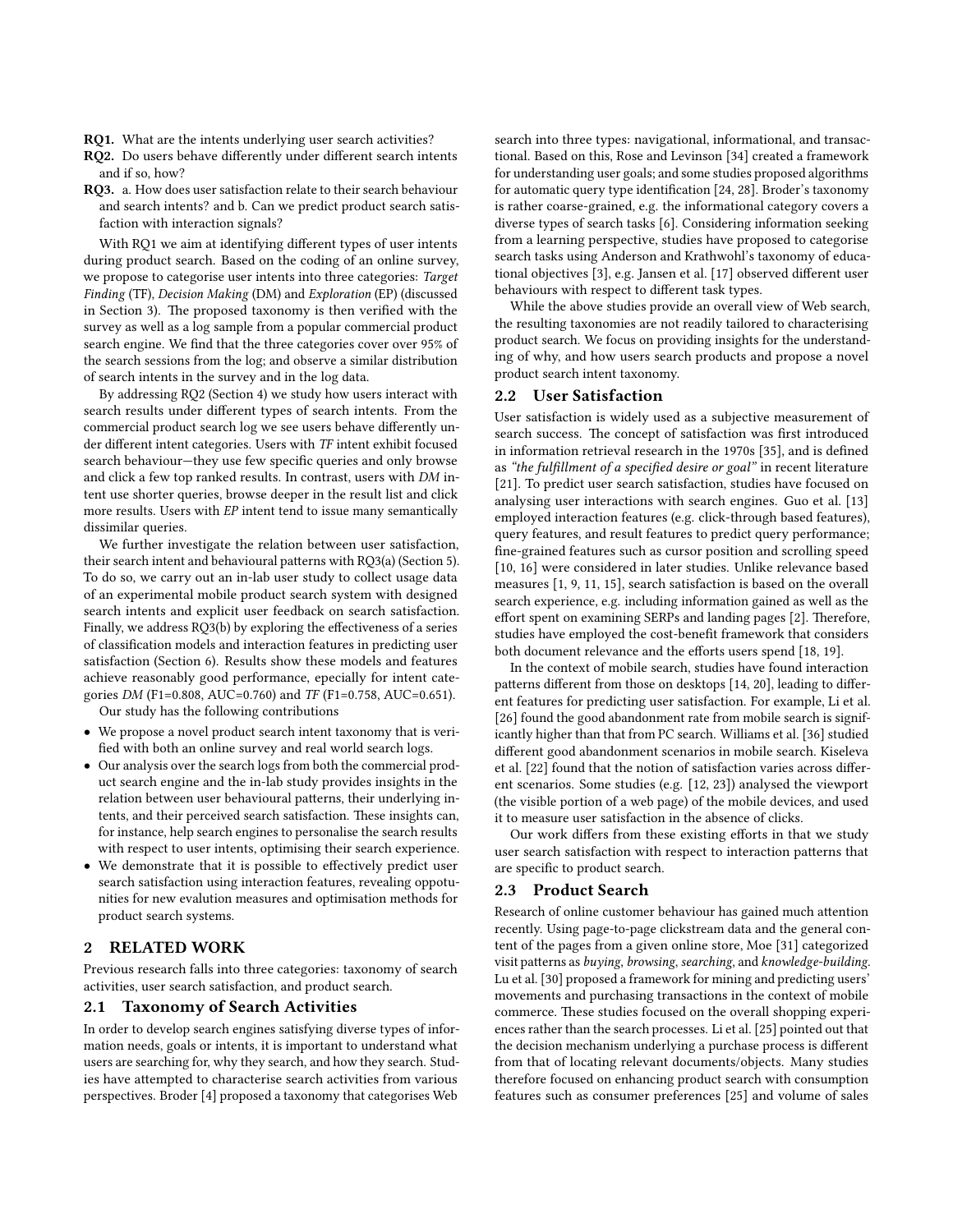[\[29\]](#page-8-3). However, no previous work has aimed to understand users' satisfaction perception during product search. We make a first attempt to classify user intent in product search and predict user satisfaction in different search scenarios.

# <span id="page-2-0"></span>3 PRODUCT SEARCH INTENT TAXONOMY

In this section, we address RQ1 by proposing a product search taxonomy, followed by an empirical verification of its validity.

# <span id="page-2-2"></span>3.1 Establishing the Taxonomy

Human interacts with devices in response to certain intents or goals [\[4\]](#page-8-7). One would assume the goal of online shopping is to make a purchase. However, sometimes people only search to obtain information from the shopping site; and sometimes people simply do online window shopping to kill time. In an attempt to propose a taxonomy to characterise different types of search activities during online shopping, we designed an online survey to collect users' product search experience. Following basic demographic questions, participants were asked to answer three open-ended questions:

- 1. Please describe your latest product search experience with as many details as possible (target, motivation, time, place).
- 2. Please provide your queries. (You can view your search history to find all the queries used in this search.)
- 3. Please provide the name of the product you purchased (if any).

We spread the survey via a popular social software (WeChat). We received responses from 355 people with 60.56% male and 39.44% female (42% participants were between 18 and 25, 35% between 26 and 30, 20% between 31 and 50, and 3% were either above 50 or below 18). After removing replies with unclear descriptions, we obtained 295 valid replies.

Three Web search professionals reviewed the survey data and coded each response. The coding process takes a grounded theory inspired iterative process, where each iteration consists of two steps: a) conceptualizing the user descriptions, and b) clustering the concepts to form categories of user intents. A random sample of 50 responses was first coded by the researchers individually. They then discussed to resolve conflicts and established an initial coding standard. Based on this, they continued to code the remaining responses and this process repeated. The final coding scheme consists of three concepts that were used to describe user search activities.

Motivation: Why a user searches for a (type of) product(s), which includes two primary types:

- a. With an immediate purchase need (e.g. to solve a problem such as replacing a broken phone, or to buy gifts for others)
- b. Without immediate purchase need (e.g. to kill time, browsing new arrivals)
- Target specificity: How sepcific a user's requirement of the target product(s) is—we have identified four levels of specificity from the survey descriptions:
	- a. Known product category (e.g. clothes, snacks)
	- b. Known product name/type (e.g. wind coat, chips)
	- c. Known product brand (e.g. Zara wind coat, Pringles chips)
	- d. Undetermined (unknown/multiple product categories)
- Search Strategy: How the user searches-we identified the following strategies from the survey replies:
	- a. Specific keyword (keyword with detailed specification)
	- b. Evaluate (Inspect a product's specification, price, reviews, etc);

<span id="page-2-1"></span>

| Table 2: Example search scenarios from the survey. |  |
|----------------------------------------------------|--|
|----------------------------------------------------|--|

| Cat. | Examples                                                             | Ouery list           |  |  |  |
|------|----------------------------------------------------------------------|----------------------|--|--|--|
| TF   | "My phone was broken. I wanted to buy the latest iPhone."            | "iPhone 7"           |  |  |  |
|      | "Recently I started to learn table tennis, so I needed to buy a pair | "DHS table tennis    |  |  |  |
|      | of Double Happiness table tennis rackets."                           | rackets"             |  |  |  |
| DM   | "The weather was getting cooler. I wanted to buy some long           | "long<br>sleeve T-   |  |  |  |
|      | sleeves for my son."                                                 | shirt": "autumn      |  |  |  |
|      |                                                                      | T-shirt"             |  |  |  |
|      | "I would like to buy a refrigerator in the dormitory. After com-     | "refrigerator";      |  |  |  |
|      | paring the different brands, I chose the Haier refrigerator."        | "Haier refrigerator" |  |  |  |
| EP   | "I just felt bored at class and didn't buy anything at last."        | "dress"; "shoes"     |  |  |  |
|      | "I would like to track Nike's new products."                         | "Nike"               |  |  |  |

- c. Compare (two or more items—typically involves evaluation of individual items);
- d. Browse (seasonal sales, new arrivals, etc);
- e. Direct purchase (directly buy a targeted item);

After coding the detailed user descriptions with the above concepts, the researchers then attempted to form categories of user product search intents. Three top level categories were identified, namely Target finding (TF), Decision making (DM), and Exploration (EP). From TF to EP, the categories represent increasingly more explorative search strategies and less determined search target. The categories are defined as follows:

- Target Finding (TF): The user has a specific target in mind (target specificity is at least at level b, typically at level c). Typical search strategy includes direct purchase and specific keywords. Users normally do not need to compare different products in this category (except price comparison from different sellers); the choice of color, model and other details can often be made in the same shop after a click; evaluation may occur as users may want to check if the product is exactly as he/she expected. Search in TF is typically conducted with an immediate purchase need.
- Decision Making (DM): The user has an immediate purchase need. He/she has a vague idea of what to buy (i.e. target speci ficity is at level b) but would typically explore and compare related products of different brands/models in the result list in order to make a purchase decision.
- Exploration (EP): Here the user explores the search result without a specific target in mind (i.e. target specificity is at level a or d). Typical search strategy is browsing. The user may or may not have an immediate purchase need, described by the following two sub-groups:
	- a. Casual exploration (e.g. kill time, exploring seasonal sales);
	- b. Purposeful exploration (e.g. search for birthday gifts).

Table [2](#page-2-1) shows some examples from the survey.

# 3.2 Taxonomy Verification

Having established our taxonomy, we now verify its validity using data collected from the survey as well as search logs from a commercial product search engine.

<span id="page-2-3"></span>3.2.1 User Survey. Three annotators (different from the researchers who established the taxonomy) were employed to examine the described search scenarios and queries, and categorize these into one of the three types of search intents as defined in our proposed taxonomy. This process examines how well our proposal can be applied in practice. We provide annotators with the definitions of each user intent and asked them to select the category based on coding criteria as described in Section [3.1.](#page-2-2) They were asked to label a scenario as "others" if they could not determine which category it belongs to, or that it does not belong to any of the three.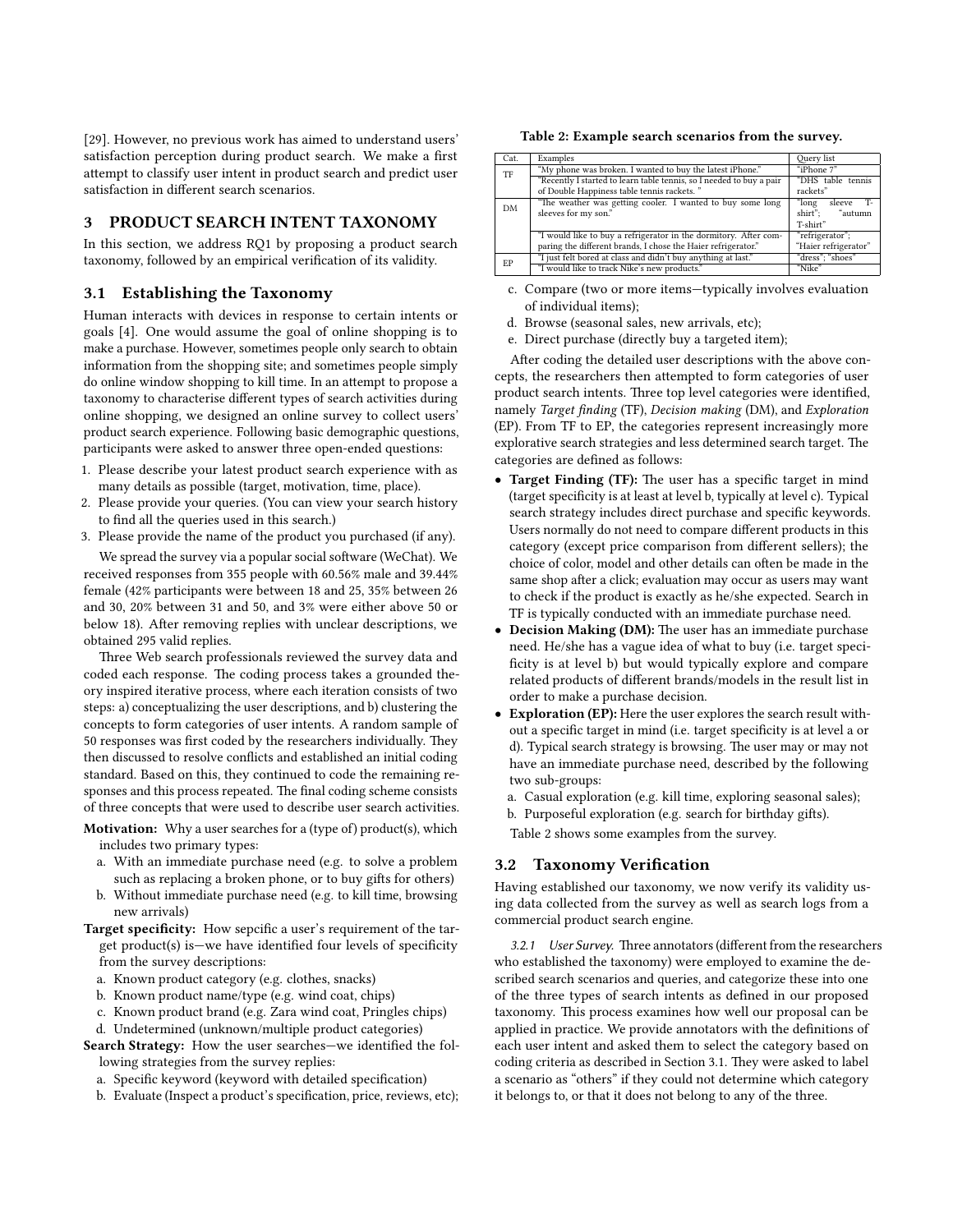<span id="page-3-1"></span>Table 3: Distribution of the three types of user intent.

|                                                        | TF | DM                       | EP |
|--------------------------------------------------------|----|--------------------------|----|
| Data from the survey                                   |    | $16.3\%$   61.8%   21.9% |    |
| Data from the search logs   $15.7\%$   60.1\%   24.2\% |    |                          |    |

Out of the 295 valid replies, 288 (97.6%) cases fall into one of the three categories (excluding "others") with at least two annotators agreed on the labels. The Fleiss'  $\kappa$  [\[8\]](#page-8-32) is 0.756 among three annotators. This result shows that the proposed taxonomy can be understood and employed by external annotators (Fleiss'  $\kappa$  is 0.679 between the two sets of annotations). Additionally, we see our taxonomy has a high coverage of the search scenarios in the survey and the majority of the cases clearly belong to one of the categories. Table [3](#page-3-1) shows the distribution of the three categories (row 1): with DM being the most common user intent, accounting for 61.8% of the cases, followed by  $EP$  (21.9%) and  $TF$  (16.3%).

<span id="page-3-2"></span>3.2.2 Search Logs. We further verified the proposed taxonomy with the search logs of a popular commercial shopping site. We randomly sampled 1000 anonymised users and took all the queries they issued on mobile devices during one day in October 2016.

We created search sessions by setting a time-out threshold of 30 minutes [\[33\]](#page-8-33) between consecutive queries. This resulted in 1800 search sessions. We then employed 18 assessors to annotate these sessions with our taxonomy. Every three annotators were grouped together to annotate the same 300 sessions. The annotators were shown the query list and the title of the products that users clicked/added to cart/bought on each SERP, which can be used to infer the concepts mentioned. Again, we provided them with the definitions, the coding criteria and some examples of each user intent in the taxonomy as described above (Table [2\)](#page-2-1). The option of category "others" was also given.

In total, 1,713 sessions (95.2%) had at least two annotators agreeing on a user intent category other than "others", i.e. that our proposed taxonomy covers most of the real world product search sessions. Further, the distribution of the three categories among the search sessions in the log is similar to what we observed in the online survey ( $\chi^2$ =0.753, p=0.686) (See Table [3\)](#page-3-1). In this case, the value of Fleiss'  $\kappa$  among each three annotators varies between 0.492 value of Fleiss' κ among each three annotators varies between 0.492 and 0.639 (mean = 0.545), indicating a moderate agreement.

#### 3.3 Discussion

We now briefly discuss how our taxonomy relates to some of the existing taxonomies. Both the TF and DM intents would fall into the "transactional" category of Broder's taxonomy [\[4\]](#page-8-7), as they are both motivated by a purchase intent; while EP does not correspond to an existing category. Meanwhile, DM can also be "informational" as users explore and collect information to make purchase decisions, while  $TF$  is similar to "navigational". These overlaps and gaps between categories indicate that Broder's taxonomy of Web search is not directly applicable to product search and a dedicated taxonomy is needed. Moe [\[31\]](#page-8-1)'s taxonomy, on the other hand, describes overall activities on online shopping sites, and our taxonomy essentially provides a more fine-grained description of the search activities.

# <span id="page-3-0"></span>4 USER BEHAVIOUR AND SEARCH INTENTS

In this section, we address RQ2 by exploiting the annotated search logs (see Section [3.2.2\)](#page-3-2) to provide insights into user product search behaviour in relation to their search intents.

<span id="page-3-3"></span>

| Table 4: Session statistics by user intent (* indicates one-way |  |                   |  |
|-----------------------------------------------------------------|--|-------------------|--|
| ANOVA with Bonferroni post hoc test, significant at $p<0.01$ )  |  |                   |  |
|                                                                 |  | $\pi$ $\pi$ $\pi$ |  |

|                              | TF      | DM    | EP      |
|------------------------------|---------|-------|---------|
| Queries per Session (mean)   | 2.05    | 2.20  | $4.20*$ |
| Reformulation $(\%)$         | 40.89   | 45.19 | 81.93   |
| Search Depth in Pages (mean) | $2.91*$ | 5.11  | 4.82    |
| Page Turning (%)             | 45.82   | 66.08 | 61.53   |
| Buy $(\%)$                   | 10.04   | 10.98 | 8.67    |
| Add to Cart $(\%)$           | 7.06    | 12.83 | 14.22   |

From the logs we extract user interaction data for events logged on two types of pages: the search results pages (SERPs) and the landing product pages. The product pages provide detailed productrelated information, and operational options such as add to cart and buy. From each log entry we extract the following: query string, page number, result list (a set of product ids), clicked product ids, add to cart events and buy events.

## <span id="page-3-4"></span>4.1 Session Level Statistics

We start by examining the session level user interaction patterns in relation to their intents, providing an overview of user behaviour in product search. See Table [4.](#page-3-3)

In terms of query behaviour, EP sessions contain significantly more queries than TF and DM sessions. Further, 81.93% of the EP sessions contain more than one query—indicating that EP users tend to reformulate queries. DM sessions contain slightly more queries and query reformulations than  $TF$  sessions, but the difference is not significant.

In terms of search depth (defined as the number of SERPs a user browses per query), users in both EP and DM sessions browse significantly deeper than in TF sessions (4.82, 5.11, and 2.91 pages respectively), and tend to turn pages more often (60% of the  $EP$  and DM sessions compared to 45.8% of the TF sessions). It is reasonable since users seek specific products with specific queries in TF sessions and there is no need to explore many products as in the DM and EP sessions.

Finally, we look into purchase behaviours, i.e. the buy and add to cart events. DM and TF sessions show a higher purchase rate than EP sessions, which is consistent with the result collected from the online survey, based on the answers to the third question. However, EP sessions have the highest add to cart rate (14.22%), followed by DM and TF. Given the similar purchase rates, the difference in add to cart rates between the TF and DM sessions suggests that users tend to buy directly when they find the right product in TF sessions, while in DM sessions, they tend to add it to cart first and make decisions later.

#### 4.2 Event Statistics

We now zoom in to examine user behaviour in terms of individual event types. This includes: click events which indicate how users interact with search results after a query is issued; and query events including query strings and query reformulations.

4.2.1 Click Event. We first measure the click-through rate  $(CTR)$ for each session type. From the search result list and the ids of the clicked products, we obtain the positions of each clicked product. We then calculate the average CTR as the number of clicks at each position divided by the number of queries. In Figure [1,](#page-4-1) we see the CTR for TF sessions is the highest at the first position, followed by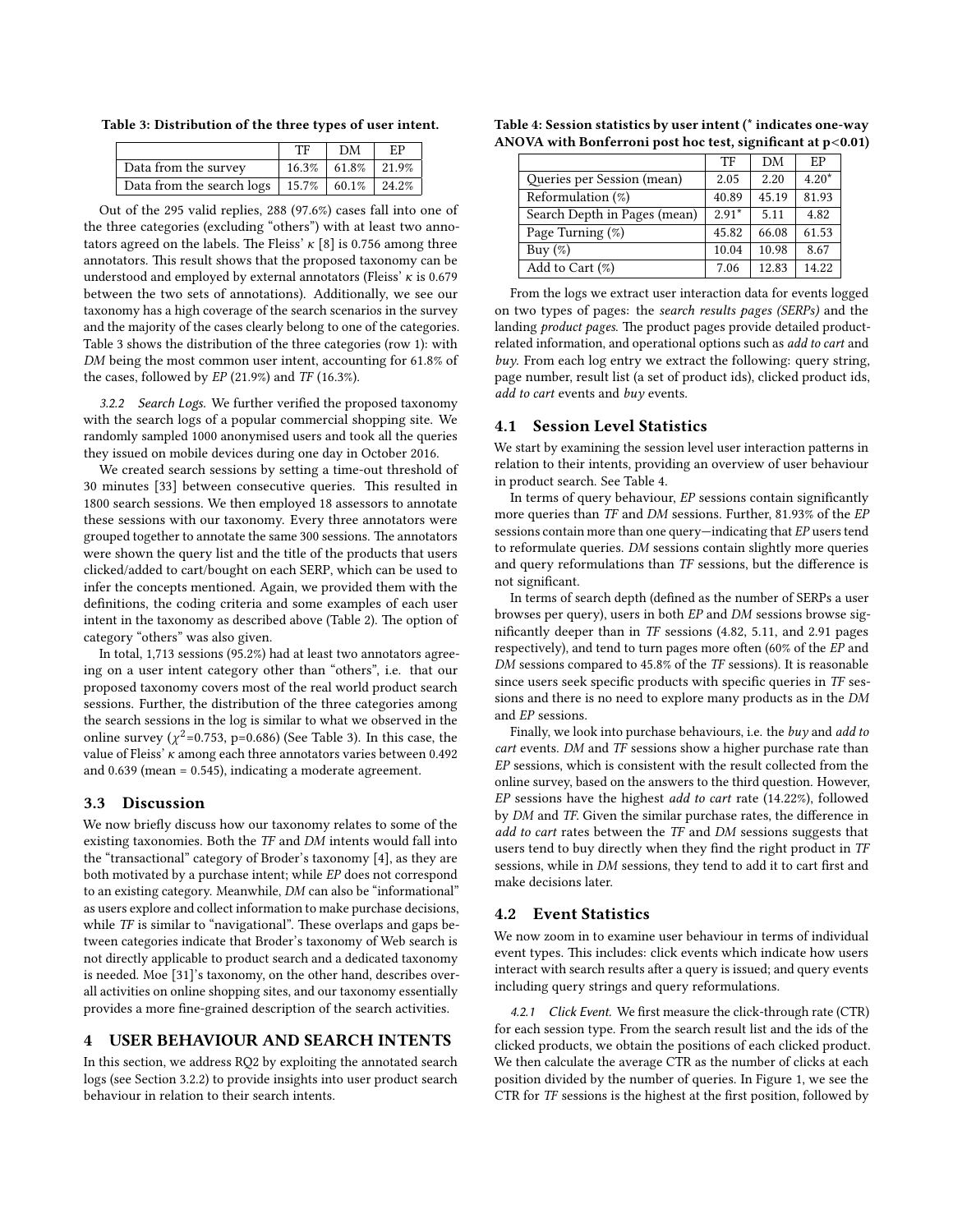<span id="page-4-1"></span>

Figure 1: Click-through rate for top 10 positions

<span id="page-4-2"></span>Table 5: Click statistics by user intent (\* indicates one-way ANOVA with Bonferroni post hoc test, significant at  $p<0.01$ )

|                           | TF      | DM      | EP      |
|---------------------------|---------|---------|---------|
| Clicks per Session (mean) | $3.47*$ | $5.51*$ | $8.27*$ |
| Clicks per Query (mean)   | 1.67    | $2.51*$ | 1.97    |
| nCS(%)                    | 43.43   | 29.87   | 36.10   |
| $nRS(\%)$                 | 39.39   | 21.82   | 22.87   |

a sharp decay. After the 4th position, the CTR for DM sessions is higher than TF sessions. The relatively higher position bias of the TF sessions suggests that users tend to find what they are looking for at top ranks in these sessions. The CTR for  $EP$  sessions is constantly lower than DM sessions suggesting that users tend to click less under the EP intent, perhaps because they do not have a particular target in mind.

Table [5](#page-4-2) shows click statistics for each session type. The three types of sessions show significant difference in terms of number of clicks per session, with EP being the highest and TF the lowest, that is, from TF to EP users explore increasingly more products. Meanwhile, DM has a significantly higher number of clicks per query than TF and EP, suggesting users tend to spend more effort in examining the results of each query.

We also computed nCS and nRS [\[28\]](#page-8-10), where nCS is defined as the percentage of the queries with less than n clicks (n=2) and nRS is the percentage of queries with clicks only on top n results  $(n=5)$ . The higher nCS and nRS of the TF sessions compared to DM and EP sessions again suggests a more focused search (examining few results at the top of the list), which is consistent with what we find from the CTR analysis (Figure [1\)](#page-4-1).

4.2.2 Query Strings. As shown in Table [6,](#page-4-3) TF sessions have significantly higher average query length  $(7.94)$  than the  $DM$   $(6.66)$ and  $EP$  (6.46) sessions, suggesting users tend to issue more specific queries in these sessions. TF sessions also have the longest initial queries (7.35). From the survey we observed that users in TF sessions often start their search with more specific queries including the brand name and even the specific product features, suggesting that they have specific targets in their mind and therefore are able to describe it clearly. In addition, we see that for all sessions the average query lengths are higher than that of the initial query. This suggests that users tend to expand their queries.

We further investigate query reformulations by calculating the similarity between two consecutive queries, as well as that between the first and the last query, within a session. We use the Jaccard index as a measure of similarity. EP sessions have the lowest values for both statistics, suggesting that compared to TF and DM sessions, users tend to issue more diverse queries and drift between different products under this intent.

<span id="page-4-3"></span>Table 6: Ouery string statistics by user intent  $(*$  indicates one-way ANOVA with Bonferroni post hoc test, significant at p<0.01)

|                                           | TF      | DМ   | EP      |
|-------------------------------------------|---------|------|---------|
| Query Length (Chinese characters)         | $7.94*$ | 6.66 | 6.46    |
| Initial Query Length (Chinese characters) | $7.35*$ | 5.76 | 5.58    |
| <b>Consecutive Oueries Similarity</b>     | 0.42    | 0.43 | $0.29*$ |
| Head&Tail Queries Similarity              | 0.38    | 0.34 | $0.06*$ |

#### 4.3 Summary

In conclusion, users tend to conduct more focused searches in TF sessions compared to those in the DM and EP sessions. Specifically, they use fewer but more specific queries and only browse and click a few top results. Compared to TF sessions, users in DM sessions tend to issue shorter queries, browse the result list deeper and click on more results. In EP sessions, users issue many more queries that are semantically diverse. They browse deep down the result lists but perform fewer clicks for each query. These findings have implications for both retrieval algorithms and interface designs. For instance, search engines may determine how the results should be displayed to users depending on their intents: e.g. in TF sessions accurate results may be important, while in DM or EP sessions more diverse results may be appropriate and exploratory interface elements may be useful.

# <span id="page-4-0"></span>5 USER BEHAVIOUR, SEARCH INTENT, AND **SATISFACTION**

In this section, we address RQ3(a). How does user satisfaction relate to their search behaviour and search intents?

#### 5.1 Data Collection

To collect user search interaction data and their corresponding satisfaction feedback, we conducted a user study using an experimental mobile product search system. We did our best to simulate realistic product search scenarios to ensure the data we collected are credible.

Experiment procedure. The experiment consists of two steps.

Step one. Each participant was asked to complete 12 product search tasks (6 TF and 6 DM tasks). At the start of each task, the participant was shown the task description and an initial search query. After that he/she was guided to the SERP of a popular commercial shopping site. He/she can then browse the result list, click any item of his/her interests, view the details and add products to the shopping cart. We adapted the "Add to Cart" button on the product page to skip log-in. The participant can reformulate their queries if he/she was not satisfied with the current result list. Once clicked on a "Finish" button at the bottom, the participant was requested to select the most desired product he/she might eventually buy, and provide feedback of satisfaction with the search results in a 5-point scale for each query. Invalid queries caused by typing errors were discarded. He/she was then guided to step two. Step two. After finishing the TF and DM tasks, each participant was given time to search for anything he/she liked  $(EP$  task). The "Finish" button appears after 10 minutes so that the participant could end the session if he/she wanted to. Upon completing the task, he/she was also asked to select the products with final purchase intention and label the satisfaction scores as in step one.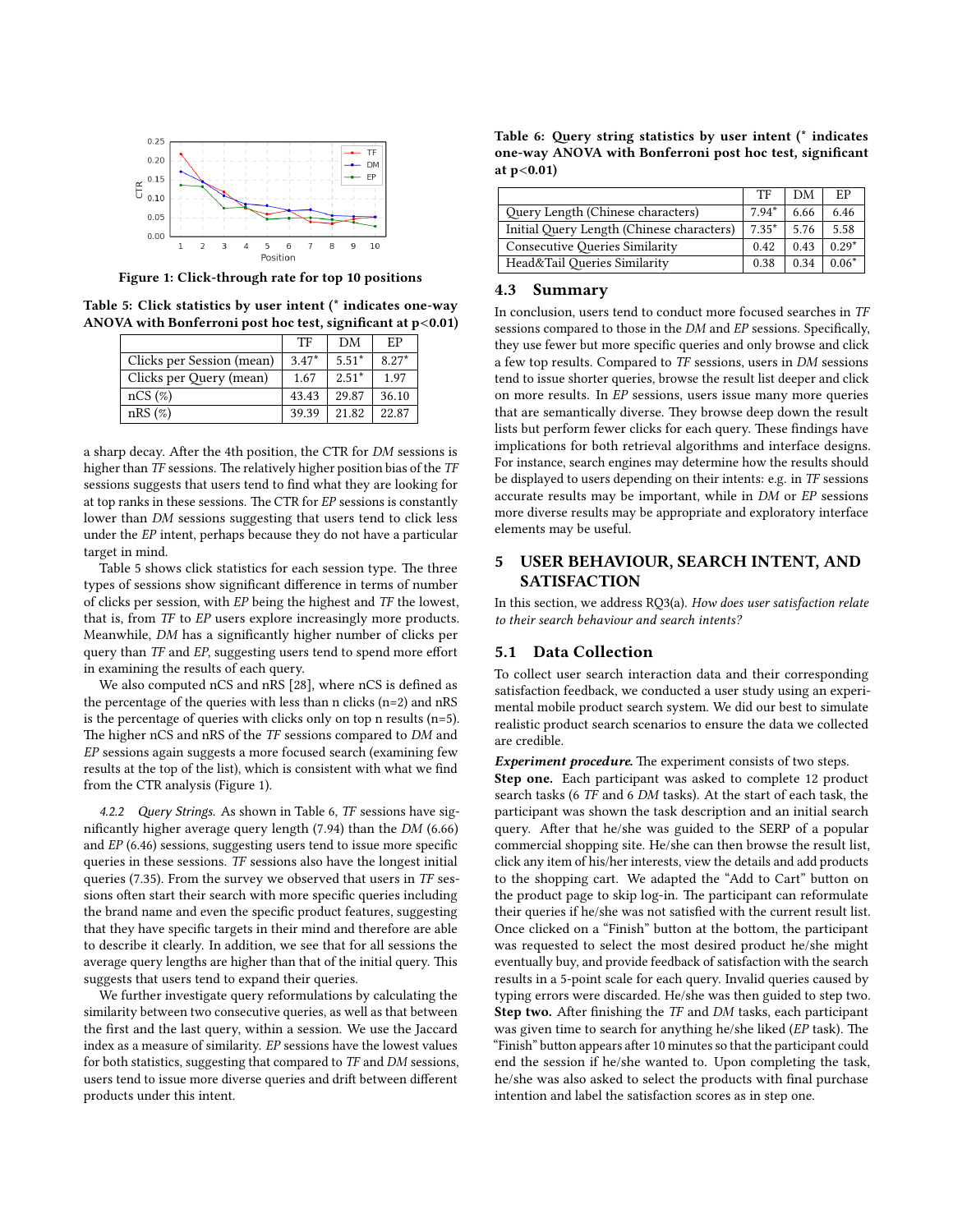<span id="page-5-0"></span>Table 7: A list of search tasks for TF and DM user intents

|           | <b>Initial Ouery</b>   | <b>Task description</b>                                     |
|-----------|------------------------|-------------------------------------------------------------|
|           | JanSport backpack      | Your backpack is broken, and you want to buy a JanSport     |
|           |                        | backpack.                                                   |
| TF        | <b>Edifier</b> headset | You want to buy an Edifier headset to listen to music.      |
|           | 3M head-wearing mask   | You want to buy a 3M head-wearing mask to protect against   |
|           |                        | the haze.                                                   |
|           | Kyocera peeler         | You want to buy a Kyocera peeler.                           |
|           | Yonex badminton racket | You want to learn badminton, so you plan to buy a pair of   |
|           |                        | Yonex badminton racket.                                     |
|           | Asics running shoes    | You hope to lose weight by running, so you want to buy a    |
|           |                        | pair of Asics running shoes.                                |
|           | router                 | The router fails often recently, so you want to find a good |
|           |                        | quality router.                                             |
| <b>DM</b> | rechargeable lamp      | The lights out schedule will start soon, so you want to buy |
|           |                        | a long-lasting rechargeable lamp.                           |
|           | tf card 64G            | You want to buy a 64G TF card to expand the memory of       |
|           |                        | your mobile phone.                                          |
|           | water cooler           | You want to buy a water cooler for your dorm.               |
|           | coffee beans           | Your lab ran out of coffee, so you want to find some tasty  |
|           |                        | coffee beans.                                               |
|           | television             | You want to buy a new TV for your family.                   |

Apparatus. We used a mobile phone with a 5-inch (diagonal) LCD screen and 1280-by-720-pixel resolution as the search device, similar to most modern mobile phones on the market. In the background, we ran an in-house Android application to collect user interactions and their satisfaction feedback.

Participants. We recruited 20 participants (10 female and 10 male). from our university with moderate product search engine utilization experiences. Each of them was asked to finish two example tasks to get familiar with the experiment process in a training session.

Search tasks. To cover various search intents, we selected 6 TF and 6 DM tasks from the results of the online survey (see Section [3.2.1\)](#page-2-3) as shown in Table [7.](#page-5-0) We randomized the task order for each participant. The SERPs were crawled from a popular commercial shopping site with sorting and filtering functions removed as we wanted to focus on how users interact with the default result pages. We leave the investigation on more advanced SERPs for future work. The task instruction for EP task is: "Image yourself have ten minutes of free time to shop online before boarding an airplane/bus/train. You can search anything you like, and add products to the shopping cart or make a purchase as your like."

Data collected. We collected a total of 659 valid search queries each associated with satisfaction scores for these 13 tasks (6 TF tasks, 6 DM tasks and 1 EP task).

# <span id="page-5-3"></span>5.2 Satisfaction and Purchase

Due to the lack of user satisfaction feedback, many shopping sites use purchase as a measure of user satisfaction. However, in Table [4](#page-3-3) we see the purchase rate is around 10% for each intent type. Users do not always make a purchase right after search: some may make the purchase later; some may buy the product offline. Hence purchase may not accurately reflect whether users are satisfied with their search experience or the performance of the search engine. It is therefore important to understand the relationship between user satisfaction and their purchase behaviour.

We consider the following two purchase scenarios: adding to cart, i.e. the user adds a product to the shopping cart; and buying, i.e. the user adds the product to cart and eventually selected to buy. We call the search sessions that contain adding to cart/buying actions ADD/BUY cases, and the others NOT ADD/BUY cases.

We first compute the average satisfaction scores of the two cases. As shown in Figure [2,](#page-5-1) ADD/BUY cases have significantly higher

<span id="page-5-1"></span>

<span id="page-5-2"></span>Figure 2: Average satisfaction scores of different intents.



Figure 3: Distribution of the satisfaction scores over different user intents.

scores than NOT ADD/BUY cases (t-test,  $p<0.01$ ). This implies that users are usually more satisfied if desired products are found.

Figure [3](#page-5-2) shows the distribution of the satisfaction scores of different cases. We see that most of the ADD and BUY cases have satisfaction scores of 4 or 5, which means users are usually satisfied in these cases. However, there are 15 (4.23%) ADD cases and 8 (2.84%) BUY cases with scores less than 3, indicating users may not be satisfied even if they find the target products, e.g. it may be that the search process took too much effort [\[18\]](#page-8-23). For NOT ADD/BUY cases, the distribution is more uniform: 37.8% NOT ADD cases and 32.4% NOT BUY cases have satisfaction scores less than 3; and 33.6% NOT ADD cases and 37.7% NOT BUY cases have scores of 4 or 5. This incidates users may not be dissatisfied even if they did not save or buy anything during the search process.

In summary, adding to cart/buying behaviour has a high correlation with user satisfaction, i.e. users usually feel satisfied if they find the desired products. However, satisfaction does not necessarily lead to purchase. On the other hand, users may be moderately satis fied even if they do not add products to the cart or make a purchase (although to a much less extent). Therefore, it is not appropriate to use buying activities as a measure of user satisfaction.

#### <span id="page-5-4"></span>5.3 Satisfaction and Interaction Signals

Having observed that purchase behaviour alone is not an accurate indicator of user satisfaction in product search, we now investigate which other user interaction signals reflect the different levels of user satisfaction.

Ouery Level Statistics. We first look at the relation between user satisfaction and two query-level statistics: query duration (the time duration of a query session); browse depth (the maximum rank of results users browsed on a SERP).

In Figure [4\(a\),](#page-6-1) we see that satisfaction is positively correlated with query duration under each type of user intent (Spearman's  $\rho$ =0.270 (TF); 0.400 (DM); 0.336 (EP), p<0.01), indicating users tend to spend more time when they are satisfied with the result list; and they also tend to browse more products (Figure [4\(b\)\)](#page-6-2). However, we observe that queries with a satisfaction score of 5 have a smaller browse depth than those with a score of 3 or 4 (t-test, p<0.01). It suggests that users may feel more satisfied if they find the needed products in the earlier search result ranking.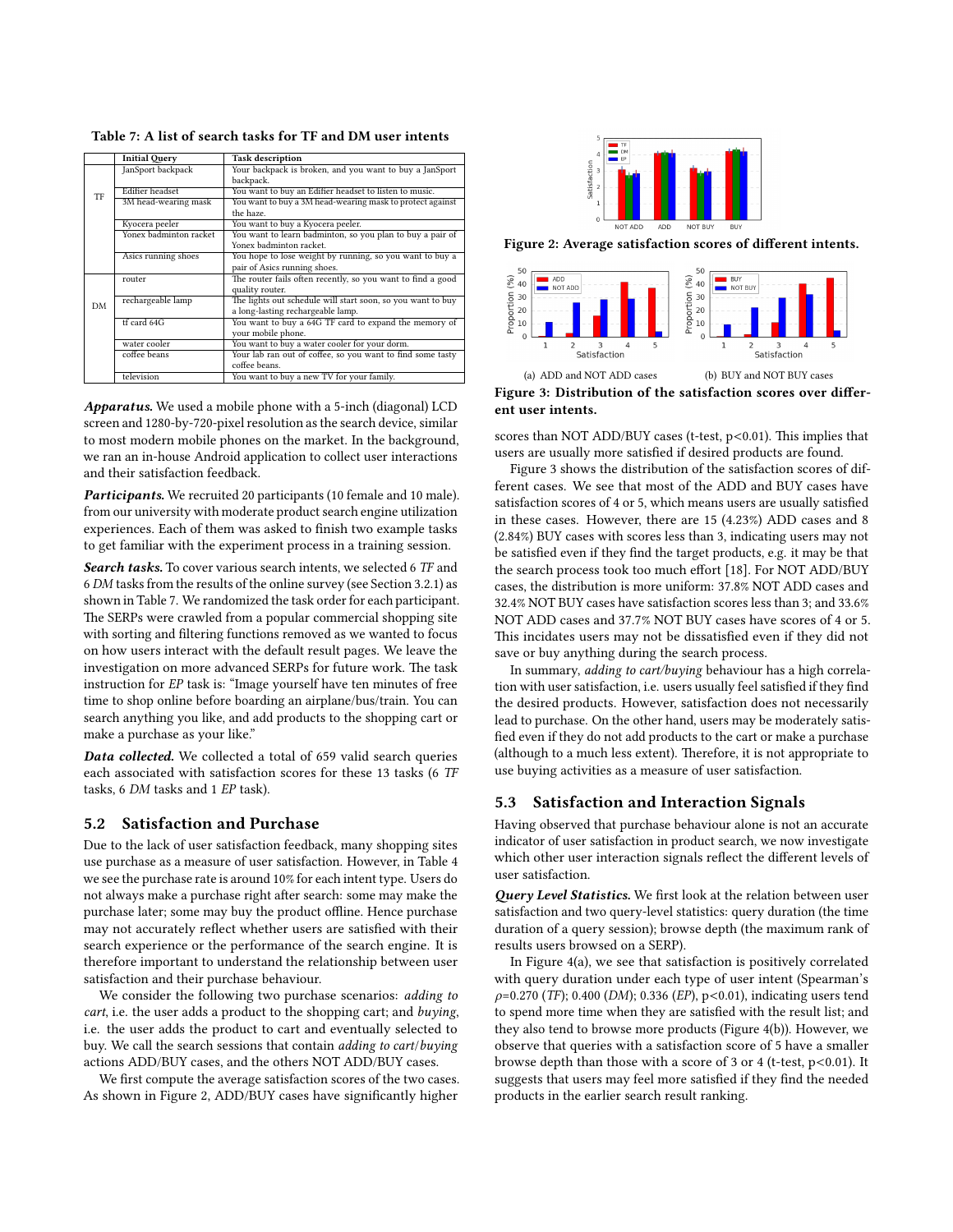<span id="page-6-8"></span><span id="page-6-3"></span><span id="page-6-2"></span><span id="page-6-1"></span>

<span id="page-6-6"></span><span id="page-6-5"></span>Further, we find that TF sessions have a deeper average browse depth than  $DM$  sessions, which is inconsistent with previous find-ings in Section [4.1.](#page-3-4) This may be an artefact of the task design, e.g. some users may not be familiar with the products in the TF tasks and needed to browse a bit more to make sure that they find the right ones. Meanwhile, users tend to browse deeper in EP sessions. This may because users are more interested in this part of the experiment as they can search anything they like. However, these inconsistencies are not significant, so the current experiment data is not enough to make conclusions.

Click Statistics. Previous studies have shown that click behaviour is an important signal both for result relevance and search satis-faction for Web search [\[13\]](#page-8-15). Our data support this finding in the context of product search. In Figure [5\(a\)](#page-6-3) we see that users tend to click more products when they are satisfied with the result list (Spearman's  $\rho$ =0.334 (TF); 0.509 (DM); 0.321 (EP), p<0.01). We also compute the average position of the clicked products. In Figure [5\(b\),](#page-6-4) we see this statistic is small for queries with low satisfaction scores (1 and 2) in TF and EP sessions. It suggests that users tend to reformulate the query if they are not satisfied with the first few results. Meanwhile, queries with a score of 5 have a smaller average position than those with a score of 3 or 4 (t-test,  $p$ <0.01), which is consistent with Figure  $4(b)$ . However, this difference is not significant in DM sessions. It is reasonable as users need to click several products to make the comparison before they are satisfied.

Dwell time is also a strong signal for satisfaction [\[13,](#page-8-15) [18\]](#page-8-23) in Web search. Therefore we also compute the dwell time for the clicked products. In Figure [5\(c\),](#page-6-5) we see users tend to spend a longer time on product pages when they feel satisfied. However, it may be due to the fact that they click more in these cases. Therefore, we also calculate the average dwell time for each query. As we see in Figure [5\(d\),](#page-6-6) lower satisfaction (1 and 2) is associated with shorter average dwell time in TF and DM sessions. In EP sessions, this statistic is

| Table 8: Features for satisfaction prediction. |
|------------------------------------------------|
|                                                |

<span id="page-6-7"></span>

|                | <b>Feature Description</b>                             |
|----------------|--------------------------------------------------------|
| Q1             | Query duration (in second)                             |
| Q <sub>2</sub> | Browse depth                                           |
| C <sub>1</sub> | Number of clicks                                       |
| $C2-C4$        | The average, max and min position of clicks            |
| $C5-C6$        | The sum and average of dwell time on landing pages     |
| $C7-C12$       | Number of clicks with dwell time of 0-5/5-10/10-15/15- |
|                | $30/30 - 60$ />60 seconds                              |

approximately the same for queries with a satisfaction score less than 4 and is signicantly higher for queries with a score of 4 and 5 (t-test, p<0.01), suggesting users examine carefully if they are interested in the product under this intent.

<span id="page-6-4"></span>Summary. To summarise, user interaction patterns are closely related to their satisfaction, while their detailed relation may vary under different intents. Next, we explore features derived from the findings of this analysis to predict user satisfaction.

# <span id="page-6-0"></span>6 SATISFACTION PREDICTION

We now address RQ3(b). Can we predict product search satisfaction with interaction signals?. In Figure [3,](#page-5-2) we see the average satisfaction score is 2.88/3.01 for NOT ADD/BUY cases and 4.12/4.27 for ADD/BUY cases. As discussed in Section [5.2,](#page-5-3) users usually feel satisfied if they find the desired products, therefore we bin the satisfaction scores, setting scores 4 and 5 as SAT and the remainder as DSAT for satisfaction prediction. This results in 384 SAT cases and 275 DSAT cases.

#### 6.1 Feature Extraction

Based on the findings in Section [5.3](#page-5-4) and previous studies [\[13,](#page-8-15) [18\]](#page-8-23), we extract two types of features to predict search satisfaction in different intent scenarios: query level features (Q); and click features (C). Table [8](#page-6-7) lists all the features. These features can all be easily collected in search logs for online shopping site.

Query Level Features. We define two query level features: query duration (Q1) and browse depth (Q2)—both are highly correlated with the user satisfaction scores (see Figure [4\)](#page-6-8).

Click Features. Based on the findings in user click behaviour, we extract the following click-based features: the number of clicks that a user performed on a result list (C1); the average, maximum, and minimum position of user clicks on the result list (C2-C4). We also compute the sum and average of the dwell time on each product page  $(C5-C6)$ . We further divide C1 by different dwell time intervals (C7-C12), as different users may have different product search habits. Some may read many details such as specifications, comments, and after-sales service, while others may only care about the price. Therefore we do not divide the clicks into SAT clicks and DSAT clicks with a simple threshold on dwell time [\[13,](#page-8-15) [18\]](#page-8-23).

## 6.2 Prediction Results

We investigate the results of our proposed prediction models in three aspects: the performance of the classifiers; the impact of different feature groups as well as individual features; and the model performance across different user intents.

Following Cheng et al. [\[5\]](#page-8-34), we use F1 score and AUC (area under the ROC curve) to evaluate the prediction performance. Since the relation between user satisfaction and interaction patterns varies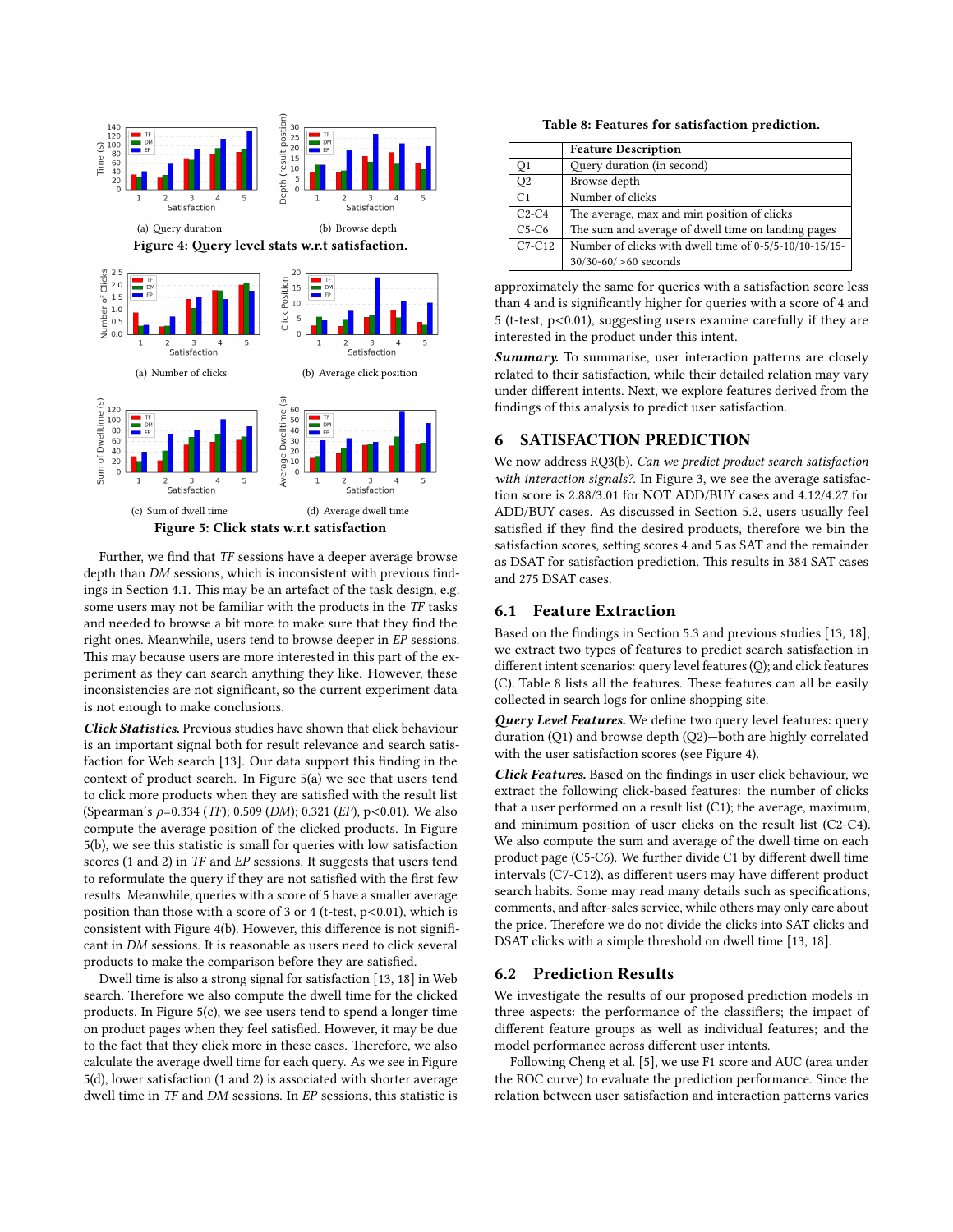|             |                                                  | TF       |          | DМ       |          | EP       |    |            |
|-------------|--------------------------------------------------|----------|----------|----------|----------|----------|----|------------|
|             | <b>AUC</b><br><b>AUC</b><br>F <sub>1</sub><br>F1 |          |          |          |          |          | F1 | <b>AUC</b> |
| <b>SVM</b>  | 0.773                                            | 0.500    | 0.738    | 0.508    | 0.516    | 0.500    |    |            |
| DT          | 0.675                                            | 0.577    | 0.669    | 0.637    | 0.484    | 0.521    |    |            |
| NB          | 0.394                                            | 0.548    | 0.697    | 0.703    | 0.418    | 0.537    |    |            |
| <b>GBDT</b> | 0.764                                            | $0.631*$ | $0.802*$ | $0.759*$ | $0.593*$ | $0.569*$ |    |            |

<span id="page-7-0"></span>Table 9: Comparison of classifiers. \* indicates significant difference by t-test, p<0.05.

<span id="page-7-1"></span>Table 10: Comparison of different feature groups, \* indicates significant difference by t-test, p<0.05

|         | TF       |          | DM       |          | EP       |          |
|---------|----------|----------|----------|----------|----------|----------|
|         | F1       | AUC      | F1       | AUC      | F1       | AUC      |
| Q       | 0.704    | 0.544    | 0.672    | 0.608    | 0.590    | 0.594    |
| С       | 0.704    | 0.648    | 0.781    | 0.756    | 0.539    | 0.568    |
| $O + C$ | $0.758*$ | $0.651*$ | $0.808*$ | $0.760*$ | $0.630*$ | $0.610*$ |

<span id="page-7-2"></span>Table 11: Feature importance for different intents

| TF             |        | DМ             |        | ЕP             |        |
|----------------|--------|----------------|--------|----------------|--------|
| Feature        | Weight | Feature        | Weight | Feature        | Weight |
| Q1             | 0.352  | Q1             | 0.307  | Q1             | 0.354  |
| Q <sub>2</sub> | 0.218  | C <sub>6</sub> | 0.211  | Q <sub>2</sub> | 0.239  |
| C6             | 0.136  | Q <sub>2</sub> | 0.179  | C <sub>6</sub> | 0.110  |
| C <sub>5</sub> | 0.122  | C5             | 0.104  | C <sub>5</sub> | 0.072  |

across different intent types, we perform the predictions for TF, DM and EP tasks separately.

Comparison of Classifiers. We apply Support Vector Machine with RBF kernel (SVM), Decision Tree (DT), Naive Bayes (NB) and Gradient Boosting Decision Tree (GBDT) to predict user satisfaction with 5-fold cross validation. GBDT achieves the best performance, followed by DT, NB, and SVM (Table [9\)](#page-7-0). Therefore, in the rest of the investigation we continue with GBDT.

We experimented with two sampling strategies for cross-validation: (1) "random sampling" (Table [9\)](#page-7-0); and (2) "sampling by user": query sessions from the same user are grouped in either the training or the test set [\[27\]](#page-8-35). We found that the two strategies result in very similar prediction performance, meaning the prediction model can deal with previously unseen users. Therefore, we adopt the "sampling by user" strategy to compare different feature groups next.

Comparison of Feature Groups. We first make predictions with each type of features individually (Table [10\)](#page-7-1). Click features achieve better performance than query features, suggesting click behaviour provides more information about user satisfaction. After combining two type of features, we get the best performance for all tasks.

Feature Importance. We now investigate the impact of individual features on predicting user satisfaction with a more detailed feature importance analysis. Table [11](#page-7-2) shows the top 4 features using GBDT and the Q+C feature group. We find that query duration  $(Q1)$  has the highest importance for all user intents. The second important feature is average dwell time (C6) for DM tasks, but browse depth  $(Q2)$  for TF and EP tasks. It is reasonable as users tend to focus more on a product page to compare and evaluate, which is captured by C6. Sum of dwell time (C5) is also a useful feature across user intents. Meanwhile, click position and click count features have relatively small weights in all cases, suggesting users may not be sensitive to the positions and the number of clicked results.

Comparison of Intent Groups. From both Table [9](#page-7-0) and [10](#page-7-1) we see that the prediction performance for TF and DM tasks is much better than EP tasks. We believe this is because people do not have specific purchase targets in  $EP$  tasks. Their perception of satisfaction may be influenced by many factors, such as the serendipity of the results, and the attractiveness of the contents; and it may vary widely among different users. We leave the research for future work on pursuing more effective satisfaction prediction for the more challenging EP search intent.

Summary. We conclude that, by exploiting interaction signals, we can predict product search user satisfaction reasonably well, especially for TF and DM search intents. In addition, since we collected data with mobile devices, we also experimented with gesture features (e.g. the number and direction of swipes). However, these features has limited impact. We leave the mobile specific investigation for future work.

## 7 DISCUSSION AND CONCLUSIONS

In this paper we investigated the relation between user intents, search behaviour, and perceived satisfaction in the context of product search. Our findings have several implications for future studies.

To characterise different types of user intents, we proposed and verified a taxonomy that identifies three types of product search intents: Target Finding (TF), Decision Making (DM) and Exploration (EP). This taxonomy bridges a gap between existing taxonomies that describe general Web search and online shopping activities. We found users with different intents behave differently. TF users tend to issue few specific queries and browse only top ranked results; DM users tend to issue short queries, browse deep, and click more results; and EP users issue many diverse queries, browse deep, but do not click often. These findings will help search engines make choices of retrieval algorithms and interface designs depending on the user intents.

Using interaction data and explicit satisfaction feedback collected from a user study, we found that user interaction patterns are closely related to satisfaction, but their detailed relation varies across different intents. Based on these findings, we demonstrate that we are able to predict user satisfaction using interaction signals with reasonable prediction performance, especially for TF and DM tasks. That is, to effectively predict user satisfaction, one need to consider not only the right interaction features but also the underlying user intent with respect to search and purchase.

One limitation of our study is that the notion of "satisfaction" is subject to users' own interpretation. While it allows users to describe an overall experience, it may also lead to variance in satisfaction due to different interpretations. We leave the investigation of more find-grained types of satisfaction for future work. As mobile phones are becoming the main tools for online shopping, we conduct log analysis and user study on mobile devices. However, user satisfaction may vary from PC to mobile. We leave the analysis on PC, and the comparison between PC and mobile product search for the future investigation.

## 8 ACKNOWLEDGEMENTS

We thank Dr. Ke Zhou for providing very useful suggestions for this paper. This work is supported by Natural Science Foundation of China (Grant No. 61622208, 61532011, 61672311), National Key Basic Research Program (2015CB358700), and the Netherlands Organisation for Scientific Research (NWO) under project nr. 13675.